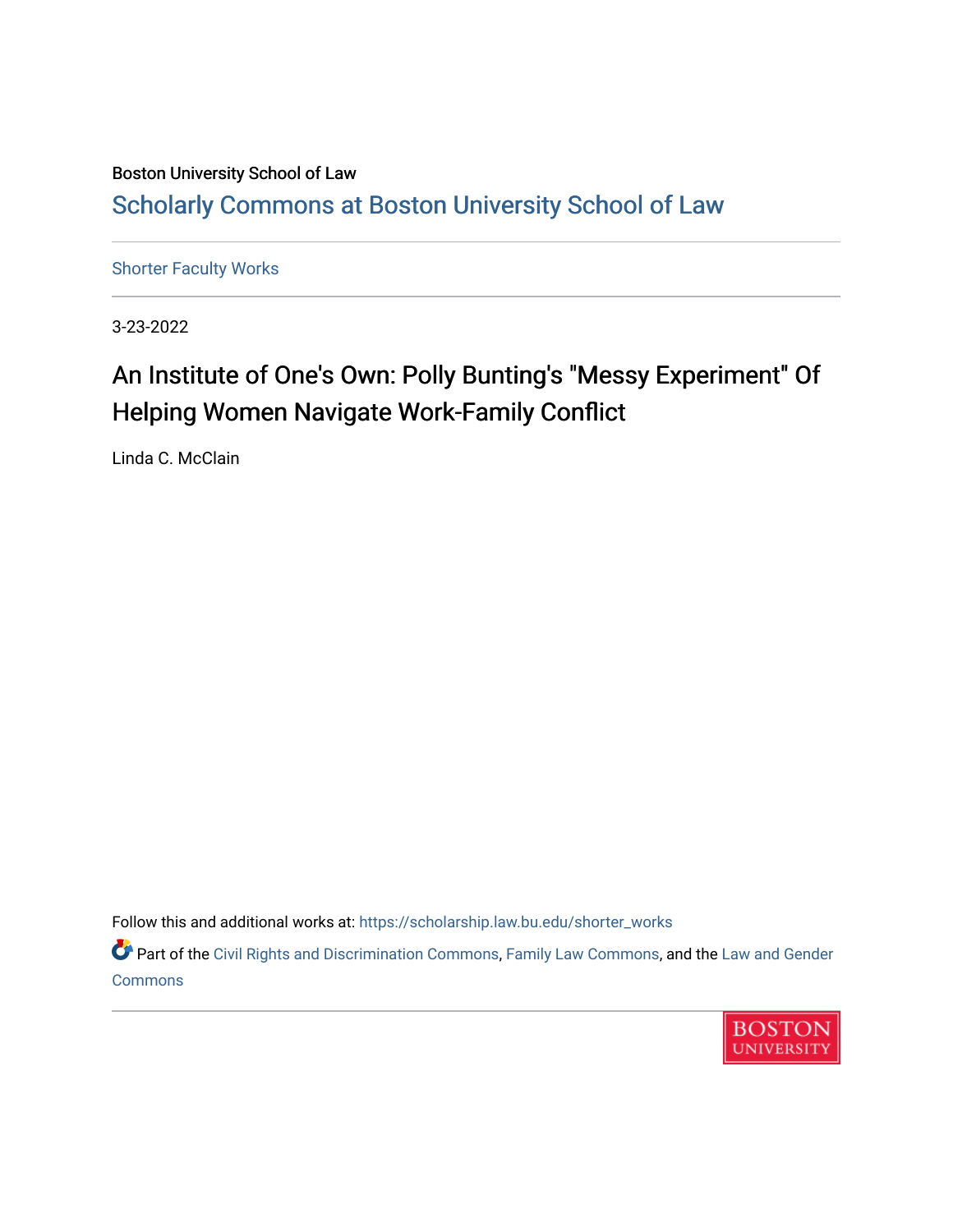## **An Institute of One's Own: Polly Bunting's "Messy Experiment" of Helping Women Navigate Work-Family Conflict**

**Author :** Linda C. McClain

**Date :** March 23, 2022

Maggie Doherty, *[The Equivalents: A Story of Art, Female Friendship, and Liberation in the 1960s](https://www.penguinrandomhouse.com/books/555915/the-equivalents-by-maggie-doherty/)* (2021).

In 1960, Mary ("Polly") Ingraham Bunting, newly-appointed President of Radcliffe College, wrote an essay for The New York Times Magazine to encourage applications to the new Radcliffe Institute for Independent Study. In the essay, Bunting connected the Institute's goal of ending the "waste of highly talented, educated womanpower" to helping women as well as to better realizing America's "heritage" and "aspirations." The Institute would help "intellectually displaced women"—mothers whose homemaking and childcare responsibilities had interrupted their careers—get back on track through a financial stipend of up to \$3,000, access to Harvard's library resources, a private office, and formal and informal exchange.

As Maggie Doherty recounts in her engaging book, *[The Equivalents: A Story of Art, Female Friendship, and Liberation](https://www.penguinrandomhouse.com/books/555915/the-equivalents-by-maggie-doherty/)* [in the 1960s,](https://www.penguinrandomhouse.com/books/555915/the-equivalents-by-maggie-doherty/) Bunting, a microbiologist and educator, first conceived this "messy experiment" in "a national war room populated almost entirely by men": she served on a Cold War-era committee formed by the National Science Foundation after the Soviet Union's launch of Sputnik to study education in the U.S. and steer more resources and students into science and engineering. (Pp. 58-59.) Publicity for the Institute echoed Cold War rhetoric about the national risk of not utilizing women's talents, but also stressed the risk to families and marriages: "This sense of stagnation can become a malignant factor even in the best of marriages . . . when the gifted woman must spend her time inventing ways to employ herself mentally and failing, or only half-succeeding, may turn against the marriage itself in sheer frustration." (P. 68.) If this rhetoric brings to mind Betty Friedan's famous articulation of "the problem that has no name," in The Feminine Mystique, it may be because Bunting and Friedan initially planned to collaborate on the book. However, the collaboration ended because Bunting resisted Friedan's approach of viewing the dynamic "in terms of men against women," instead of (as Bunting perceived it) a "climate of unexpectation" about women's roles "in which both men and women were trapped": that women could not have both family and career so that any pursuit of intellectual goals would be at a cost to their personal lives. (Pp. 63, 65.) Bunting viewed the Institute as a way to change that climate. (P. 63.)

Doherty argues that the Radcliffe Institute's emergence is a "crucial and yet often overlooked event in the history of American feminism," which sometimes treats The Feminine Mystique as the launching point of second-wave feminism and the prior decade as a "dead zone for liberation politics." (P. xviii) Instead, efforts by "women reformers, educators, and artists of the 1950s and early 1960s" helped to lay "the groundwork for feminist revolt"—even though many of those women viewed themselves as neither revolutionaries nor feminists. (P. xix.) Referencing Virginia Woolf's famous A Room of One's Own (1929) and Woolf 's imagining a world in which generations of generous female benefactors had (similar to their male counterparts) left money "to found fellowships and lectureships and prizes and scholarships appropriated to the use of their own sex," Doherty observes: "The Institute made Woolf's supposition into something real." (Pp. xix-xx.)

The Institute provided the crucial resource of time away from caring for home and children. Drawing on her own experience of combining motherhood with laboratory research (in a relatively egalitarian marriage to a husband who was the primary earner), Bunting believed both that most women desired to combine family life with professional life and could do so with the right supports. Bunting envisioned that the Institute would provide "a place to work free from the unpredictable distractions of family life, the compulsion to pursue the daily routine at the expense of a half-finished conception or dream, and the guilt over children rebuffed, or questions unanswered." (P. 70.) Bunting believed that this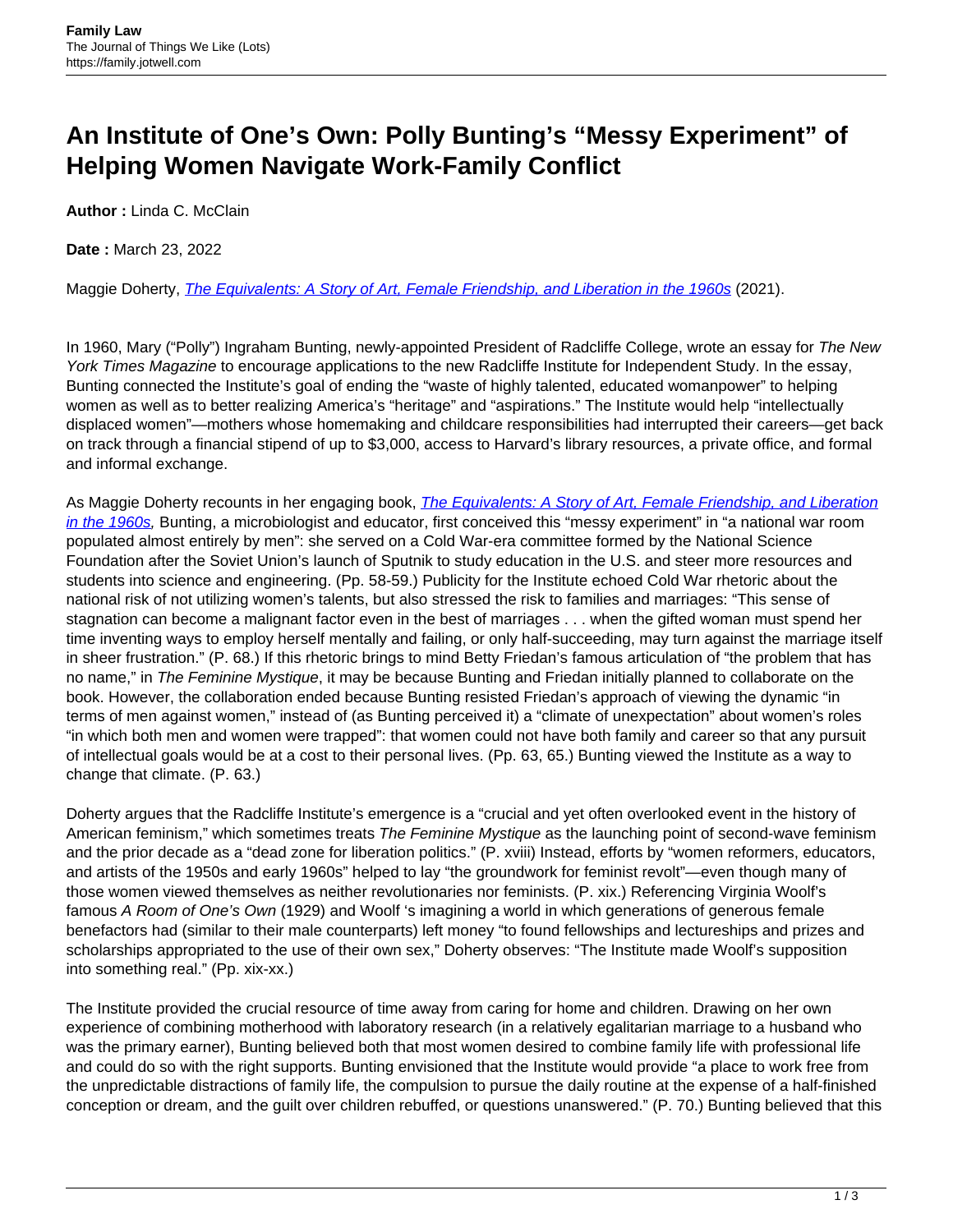small group of female scholars could inspire Radcliffe undergraduates, but also inspire other colleges to adopt similar programs. (P. 65.)

To show the Institute's impact on the women it supported, Doherty focuses on the friendships, artistic creations, and careers of five writers and artists who were "associate scholars" at the Institute during 1961-1963, its first two years: poets and close friends Maxine Kumin and Anne Sexton, painter Barbara Swan, sculptor Marianna Pineda, and writer Tillie Olsen. These five called themselves "the Equivalents" because their applications had to demonstrate that they had the "equivalent" to a doctorate through "success in an artistic field." (Pp. xvi, 57.) Drawing on archival material, Doherty recreates an otherwise "lost world" that is engaging, illuminating, poignant, and sometimes tragic (in the case of Sexton, who took her life in 1974). Family law and gender law scholars and teachers will find rich nuggets to help convey what marriage, family, and work/family conflict looked like prior to the "gender revolution" spurred on in part by the Supreme Court's shift to a more skeptical look at laws classifying by sex throughout the 1970s. Feminist and Critical Race scholars will appreciate Doherty's insights about the initial whiteness of the Institute and the implicit race and class assumptions about its likely applicants.

The vital role the Institute served in providing space and money for the Equivalents and other talented women is made evident from Doherty's sketch of the "ambient" misogyny in the late 1950's world of poetry, when Sexton and Kumin, along with Sylvia Plath, sat in the classroom of poet Robert Lowell at Boston University. (Pp. 22-27.) Lowell divided writers into two categories, "major" and "minor;" "almost every female poet was a 'minor' writer, with a few exceptions." (P. 28.) Further, when the Institute opened its doors in 1961, full coeducation at Harvard and other traditionally male-only Ivy League Schools was controversial and years away. The Institute's woman-centered world, by comparison, provided "the Equivalents" and their colleagues the opportunity to hold seminars to discuss their work.

Among the first class of 24 women, the "vast majority" had children. There was only one single woman, Alma Wittlin, an educational psychologist. Doherty reports: "it was a rare thing to be a single woman in 1960—only 8 percent of women over twenty-five had never been married—and it was not easy," given "social convention." (P. 93.) There were no women of color in the Institute's first class of scholars: they were "white, well-off, and except Sexton, highly educated," although from diverse disciplines. (P. 92.) As Doherty observes, a program "pitched as part-time employment" did not have in its purview the needs of women who were full-time (underpaid) wage-earners eager for financial assistance or child care. (P. 69.) Doherty suggests that imagery of avoiding "stagnation" and taking "initiative" reflected a "default white perspective" that would have seemed inapt to many Black women. By comparison to White women, in the 1950s, the number of Black professional women was increasing—outpacing Black men, proportionally—and "upwardly mobile" Black women faced different challenges in combining work and performing domesticity. (Pp. 69-70.) The selection committee did not explicitly consider either race or economic circumstances. Nor was there comment on the racial dynamics of the care economy that "facilitate[ed] female creativity": "stipends . . . often passed from the white women receiving Radcliffe's largesse to women of color, who provided child care and household help so that scholars could work." (P. 264.)

Of the five "Equivalents," Tillie Olsen, the most "politically conscious—and politically active," was "unnerved" by the Institute's whiteness. Her time at the Institute helped to germinate her later book Silences, about how the various obstacles women writers experienced contributed to their comparative absence; her working-class background led her to champion neglected working-class female writers as well as women of color. By the second half of the 1960s, as Black female students at Radcliffe protested for "increased racial representation," the Institute also "diversified its group of associate scholars," beginning in 1966, with playwright and novelist Alice Childress. (Pp. 264-65.) In 1971-73, while at the Institute, 27-year old Alice Walker worked on her novel Meridian and discovered and began championing Zora Neale Hurston. Olsen and Walker, who became correspondents, shared a commitment to researching and teaching women writers missing from the canon. In what became her essay, In Search of Our Mother's Gardens: The Creativity of Black Women in the South, Walker turned to Woolf's A Room of One Own to ask about the "genius" that must have existed among "enslaved people and among the wives and daughters of sharecroppers." (P. 276.)

By examining the lives of "the Equivalents" before the Institute, Doherty powerfully conveys how the demands of